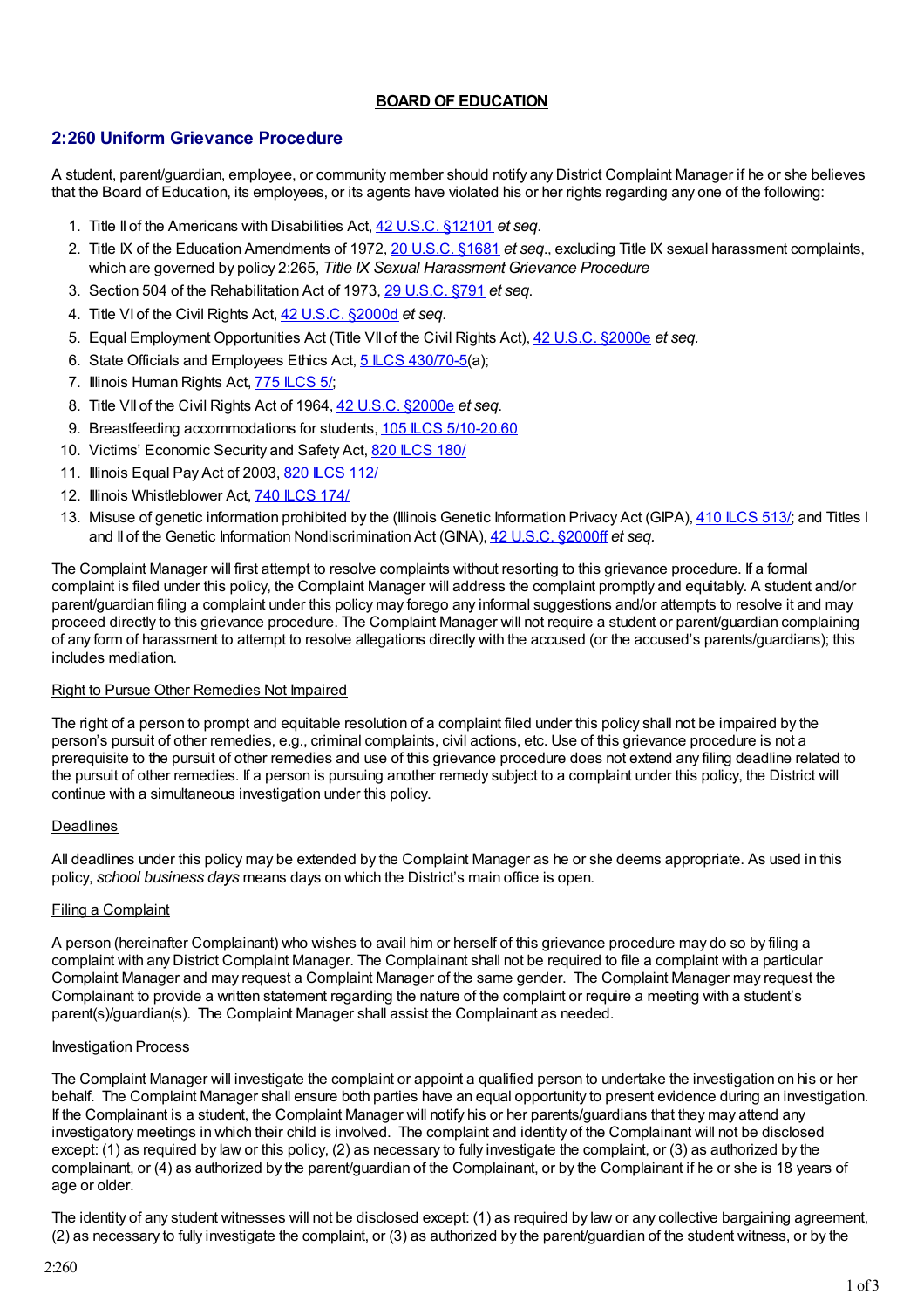student if the student is 18 years or age or older.

The Complaint Manager will inform, at regular intervals, the person(s) filing a complaint under this policy about the status of the investigation. Within 30 school business days after the date the complaint was filed, the Complaint Manager shall file a written report of his or her findings with the Superintendent. The Complaint Manager may extend this timeframe as he or she deems appropriate.

If a complaint contains allegations involving the Superintendent or Board member(s), the written report shall be filed directly with the Board, which will make a decision in accordance with paragraph four of the following section of this policy.

#### Decision and Appeal

Within five school business days after receiving the Complaint Manager's report, the Superintendent shall issue a written decision, which shall be sent via first class U.S. mail to the Complainant and the Complaint Manager. All decisions shall be based upon the *preponderance of evidence* standard.

Within 10 school business days after receiving the Superintendent's decision, the Complainant or the accused may appeal the decision to the Board of Education by making a written request to the Complaint Manager. The Complaint Manager shall promptly forward all materials relative to the complaint and appeal to the Board of Education.

Within 30 school business days of receipt of the written appeal, the Board shall affirm, reverse, or amend the Superintendent's decision or direct the Superintendent to gather additional information. The Board may extend this timeframe as the Board deems appropriate. Within five school business days after the Board's decision, the Superintendent shall inform the Complainant and the accused of the Board's action.

For complaints containing allegations involving the Superintendent or Board member(s), within 30 school business days after receiving the Complaint Manager's or outside investigator's report, the Board shall issue a written decision, which shall be sent via first class U.S. mail to the Complainant, the accused, and the Complaint Manager. The Board may extend this time frame as the Board deems appropriate.

This policy shall not be construed to create an independent right to a Board of Education hearing. The failure to strictly follow the timelines in this grievance procedure shall not prejudice any party.

#### Appointing a Nondiscrimination Coordinator and Complaint Managers

The Superintendent shall appoint a Nondiscrimination Coordinator to manage the District's efforts to provide equal opportunity employment and educational opportunities and prohibit the harassment of employees, students, and others. The Nondiscrimination Coordinator also serves as the District's Title IX Coordinator.

The Superintendent shall appoint at least two Complaint Managers, one of each gender. The District's Nondiscrimination Coordinator, if any, may be appointed a Complaint Manager. The Superintendent shall insert into policy exhibit *2:260-E (Non-Discrimination Coordinator and Complaint Managers)*, the names, office addresses, email addresses, and telephone numbers of current Complaint Managers.

The Superintendent shall insert into this policy and keep current the names, office addresses, email addresses, and telephone numbers of the Nondiscrimination Coordinator and the Complaint Managers. The Superintendent or designee shall ensure that students, parents/guardians, employees, and members of the community are informed of the contact information for the District's Nondiscrimination Coordinator and Complaint Managers on an annual basis.

#### **Nondiscrimination Coordinator:**

Beatrice Davis

1500 McDaniel Ave. Evanston, IL 60201

[davisb@district65.net](mailto:davisb@district65.net)

847-859-8021

#### **Complaint Managers:**

Beatrice Davis **Raphael Obafemi** 1500 McDaniel Ave., Evanston, IL 60201 1500 McDaniel Ave., Evanston, IL 60201 [davisb@district65.net](mailto:davisb@district65.net) davisbate [obafemir@district65.net](mailto:obafemir@district65.net) 847-859-8021 847-859-8041

#### LEGAL REF.: